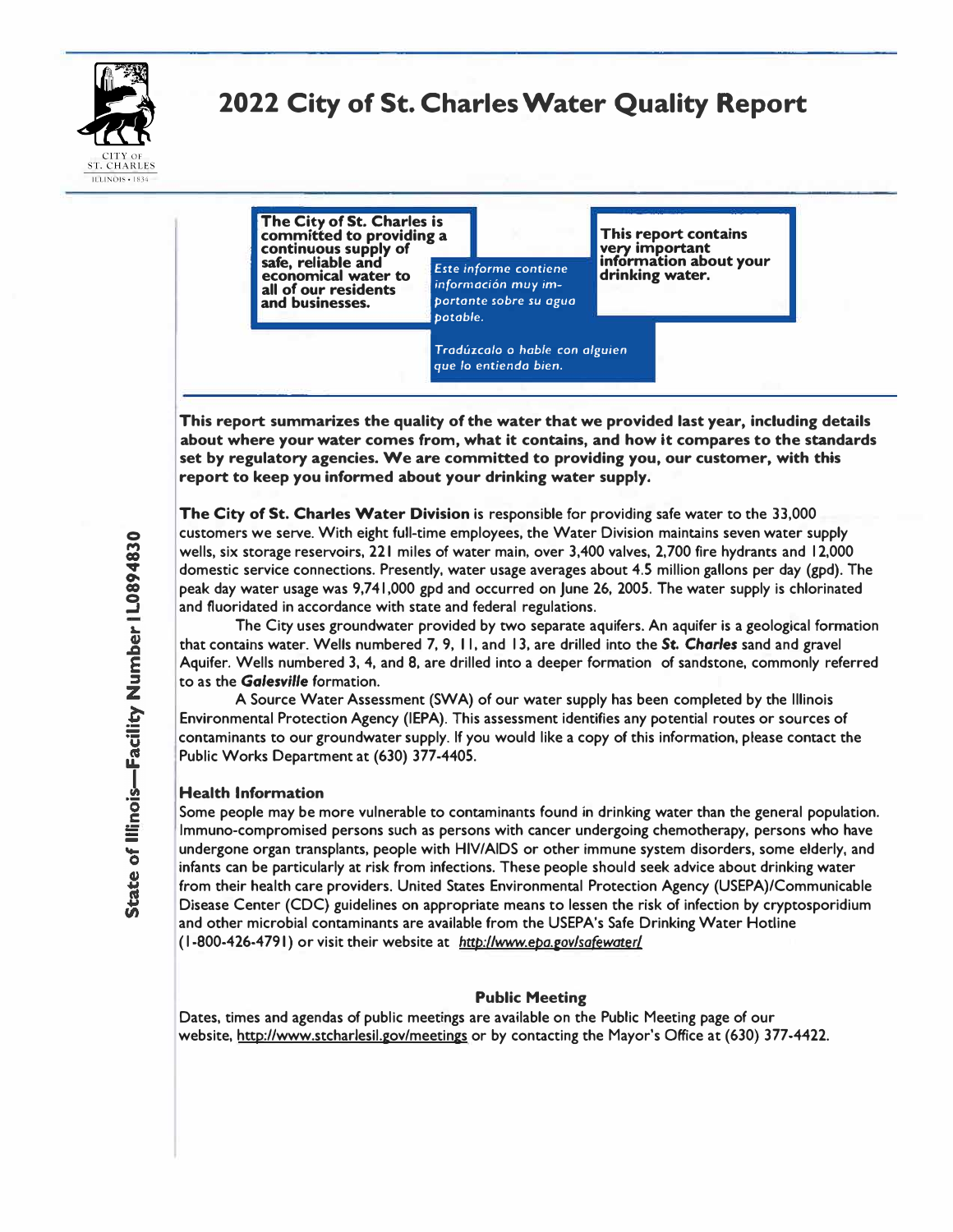### CITY OF ST. CHARLES WATER QUALITY REPORT

#### Page 2

#### 2021 Water Quality Data

In order to ensure that tap water is safe to drink, USEPA prescribes regulations that limit the amount of certain contaminants in water provided by public water supply systems. Food & Drug Administration (FDA) regulations establish limits for contaminants found in bottled water, which are also intended to protect public health.

In addition to the information section of this report, we have included several tables for your review. The tables will give you a better picture of the contaminants that were detected in our water and the contaminants that were tested for, but not detected.

#### We hope that you find this information useful. In an effort to keep our customers informed, we update these reports annually.

#### **Definitions:**

MCLG: Maximum Contaminant Level Goal, or the fevel of a contaminant in drinking water, below which<br>there is no known or expected risk to health. MGLCs allow for a margin of safety.

MCL: Maximum Contaminant Level, or the highest The light of a contaminant that is allowed in drinking water.<br>MCLs are set as close to the MCLGs as feasible, using<br>the best available treatment technology.

**MRDL: Maximum Residual Disinfectant Level, or the** highest level of disinfectant allowed in drinking water.

**MRDLG: Maximum Residual Disinfectant Level Goal,** Final property of the level of disinfectant in drinking water below<br>which there is no known or expected health risk.<br>MRDLG's allow for a margin of safety.

Level Found: This column represents an average of<br>sample result data collected during the CCR calendar year. In some cases, it may represent a single sample if<br>only one sample was collected.

Range of Detections: This column repre-Figure 3 range of individual sample results,<br>from the lowest to highest that were collected during the CCR calendar year.

Date of Sample: If a date appears in this ppm - parts per million or milligrams per liter;<br>column, the Illinois EPA requires monitoring ppm - parts per million or milligrams per liter; for this contaminant less than once per yea because the concentrations do not frequently change. If no date appears in the column, monitoring for this contaminant<br>was conducted during the CCR calendar year.

AL: Action Level, or the concentration of a contaminant which, when exceeded, triggers treatment, or other requirements, which a water system must follow.<br>TT: Treatment Technique or a required<br>process intended to reduce the level of a contaminant in drinking water.

nd - not detectable at testing limits;

**Abbreviations:** 

 $n/a$  – not applicable;

ppb - parts per billion, or micrograms per liter;

ppt - parts per trillion, or nanograms per liter;

ppq - parts quadrillion, or picograms per liter;

NTU - Nephelometric Turbidity Unit, used to measure cloudiness in drinking water;

pCi/L - picocuries per liter, used to measure radioactivity:

### Note: Sample frequency varies by constituent and is mandated by USEPA. **Coliform Bacteria:**

| <b>MCLG</b> | <b>Total Coliform</b><br><b>MCL</b>        | <b>Highest</b><br>number of<br>positive. | Fecal Coliform or E.Coli MCL                                                                                                                              | Total number of positive<br><b>Fecal Coliform or</b><br>E.Coli | Viola-<br>tion          | <b>Likely Source of</b><br>Contamination |
|-------------|--------------------------------------------|------------------------------------------|-----------------------------------------------------------------------------------------------------------------------------------------------------------|----------------------------------------------------------------|-------------------------|------------------------------------------|
| 0           | 5% of monthly<br>samples are posi-<br>tive | 2.3                                      | Fecal Coliform or E.Coli MCL: A rou-<br>tine sample and repeat sample are total<br>Coliform positive and one is also Fecal<br>Coliform or E.Coli positive |                                                                | No.<br><b>Violation</b> | Naturally present in<br>the environment. |

#### Lead & Copper:

| Contaminants<br>(units) | <b>MCLG</b> | <b>AL</b> | 90th Percentile<br>(AL) | Number of Sites<br>over AL | <b>Violation</b>       | Date of Sample | <b>Typical Source of Contamination</b>                                                                        |
|-------------------------|-------------|-----------|-------------------------|----------------------------|------------------------|----------------|---------------------------------------------------------------------------------------------------------------|
| Copper (ppm)            | 3. ا        | 3. ا      | 0.19                    |                            | No<br><b>Violation</b> | 2020           | Corrosion of household plumbing systems;<br>erosion of natural deposits, leaching from<br>wood preservatives. |
| Lead (ppb)              | 0           | ١S        | 6.9                     |                            | No<br>Violation        | 2020           | Corrosion of household plumbing systems;<br>erosion of natural deposits.                                      |

NOTE: Lead and copper is monitored once every three years. Next round of monitoring will be in 2023

If present, elevated levels of lead can cause serious health problems, especially for pregnant women and young children. Lead in drinking water is primarily from materials and components associated with service lines and home plumbing. The City of St. Charles is responsible for providing high quality drinking water, but cannot control the variety of materials used in plumbing components. When your water has been sitting for several hours, you can minimize the potential for lead exposure by flushing your tap for 30 seconds to 2 minutes before using water for cooking or drinking. If you are concerned about lead in your water, you may wish to have your water tested. Information on lead in drinking water, testing methods, and steps you can take to minimize exposure is available from the Safe Drinking Water Hotline 1-800-426-4791, or at http://www.epa.gov/safewater/lead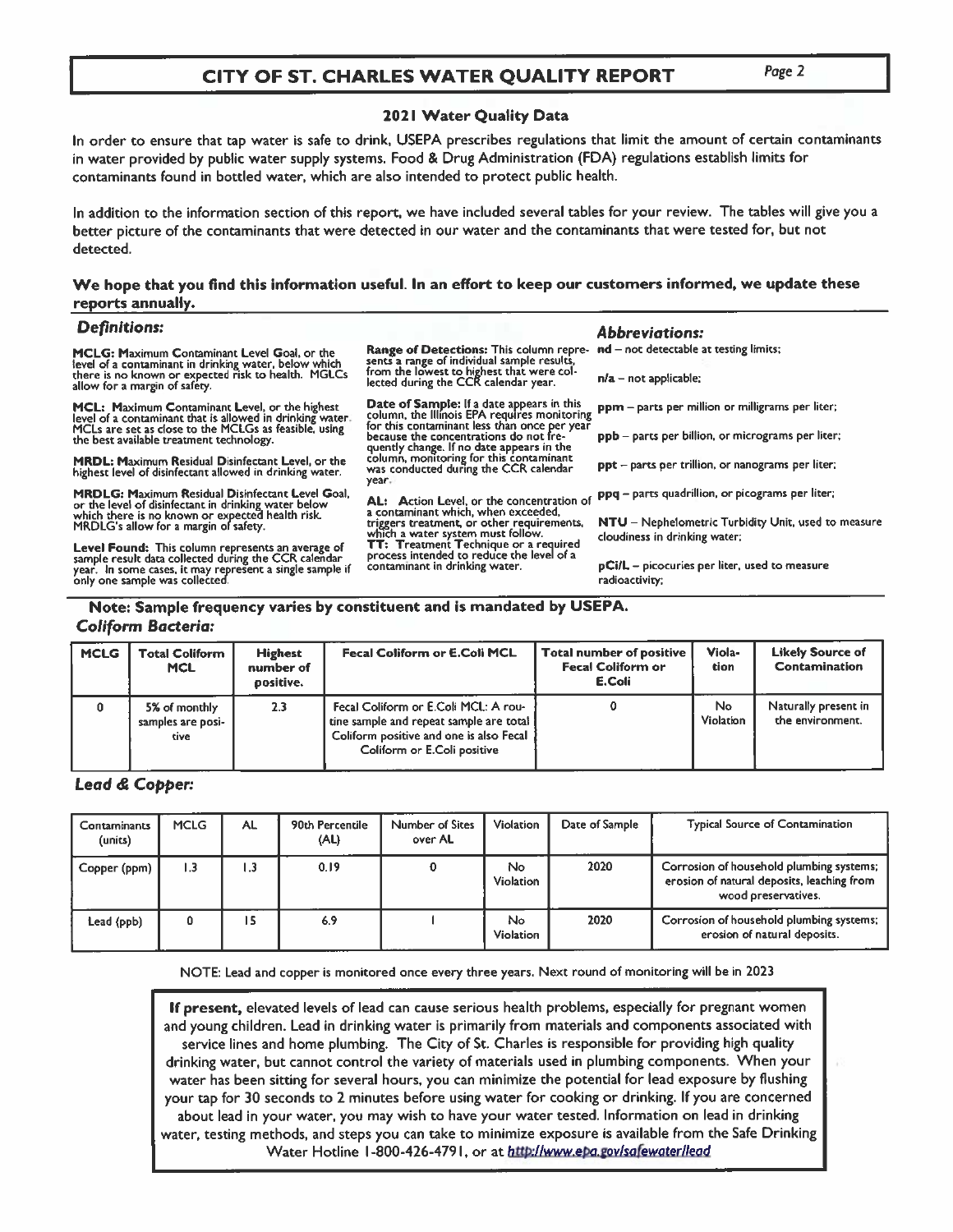# CITY OF ST. CHARLES WATER QUALITY REPORT

|--|--|

|                      |         |             |                              | ------           |                          |                                     |
|----------------------|---------|-------------|------------------------------|------------------|--------------------------|-------------------------------------|
| Contaminants (units) | MCL MCL | Level Found | <b>Range of</b><br>Detection | <b>Violation</b> | Date of<br><b>Sample</b> | 'Typical Source of<br>Contamination |

### **Radioactive Contaminants:**

| Gross Alpha (pCi/L)     |     |     | $0 - 4.27$  | No | 2021   | Erosion of natural deposits        |
|-------------------------|-----|-----|-------------|----|--------|------------------------------------|
| Combined Radium (pCi/L) | 5.0 |     | $0 - 3.74$  | No | 2021   | <b>Erosion of natural deposits</b> |
| Uranium ppb             | 30  | I.O | $0.6 - 1.0$ | No | 9/2/05 | Erosion of natural deposits        |

## **Inorganic Contaminants:**

| Arsenic        | $\mathbf o$ | 10   | 0.519        | $0 - 0.519$    | <b>No</b>      | 2015 | Erosion of natural deposits; Run-<br>off from orchards; Runoff from<br>glass & electronics production<br>wastes.              |
|----------------|-------------|------|--------------|----------------|----------------|------|-------------------------------------------------------------------------------------------------------------------------------|
| Barium (ppm)   | 2.0         | 2.0  | 0.49         | $0.047 - 0.49$ | No             | 2021 | Discharge of drilling wastes;<br>discharge from metal refineries.<br>Erosion of natural deposits.                             |
| Fluoride (ppm) | 4.0         | 4.0  | 1.02         | $0.34 - 1.02$  | <b>No</b>      | 2021 | Erosion of natural deposits.<br>Additive which promotes strong<br>teeth. Discharge from fertilizer<br>and aluminum factories. |
| Nitrate (ppm)  | 10.0        | 10.0 | 0.44         | $0 - 0.44$     | No             | 2021 | Runoff from fertilizer use; leach-<br>ing from septic tanks, sewage.<br>Erosion of natural deposits.                          |
| Nitrite (ppm)  | 1.0         | 1.0  | $\mathbf{0}$ | $\mathbf{0}$   | N <sub>o</sub> | 2015 | Runoff from fertilizer use; leach-<br>ing from septic tanks, sewage.<br>Erosion of natural deposits.                          |
| Selenium       | 50          | 50   | 5.5          | $0 - 5.5$      | No.            | 2018 | Erosion of natural deposits                                                                                                   |
| Zinc           | 5           | 5    | 0.0075       | $0 - 0.0075$   | <b>No</b>      | 2021 | Naturally occurring;; discharge<br>from metal                                                                                 |

## Disinfectants/ Disinfection By-Products:

| Chlorine                     | <b>MRDLG</b><br>$= 4$ | <b>MRDL</b><br>$=4$ |    | $0.8 - 1.1$ | No. | 2021 | Water additive used to control<br>microbes.   |
|------------------------------|-----------------------|---------------------|----|-------------|-----|------|-----------------------------------------------|
| Total Haloacetic Acids (ppb) | N/A                   | 60                  |    | 0.6.81      | No  | 2021 | By-product of drinking water<br>chlorination. |
| Total Trihalomethanes (ppb)  | N/A                   | 80                  | 24 | $0-24.2$    | No  | 2021 | By-product of drinking water<br>chlorination. |

### UnregulatedContanants:

| Sulfate (ppm)  | <b>N/A</b> | N/A | 93.8   | $14-93.8$  | No.       | 2015 | Erosion of natural deposits.                                                                                                                                               |
|----------------|------------|-----|--------|------------|-----------|------|----------------------------------------------------------------------------------------------------------------------------------------------------------------------------|
| 1.4-Dioxane    | <b>N/A</b> | N/A | 0.0083 | $0 - 0.1$  | <b>No</b> | 2014 | Used as a solvent in manufacture<br>of paper, textile products, auto-<br>motive coolant, cosmetics, sham-<br>poos, cleaning agents, surface<br>coating and adhesive agent. |
| Chlorate       | <b>N/A</b> | N/A | 21.71  | $0 - 210$  | <b>No</b> | 2014 | Agricultural defoliant or desic-<br>cant; disinfection byproduct; and<br>used in production of chlorine<br>dioxide.                                                        |
| Chromium (ppb) | 100        | 100 | 8      | $0 - 8$    | No        | 2018 | Naturally occurring element; used<br>in making steel alloys, chrome<br>plating, dyes and pigment, leather<br>tanning and wood preservation.                                |
| Chromium 6     | <b>N/A</b> | N/A | 0.02   | $0 - 0.07$ | No        | 2014 | Naturally occurring element, used<br>in making steel alloys, chrome<br>plating, dyes, pigments, leather                                                                    |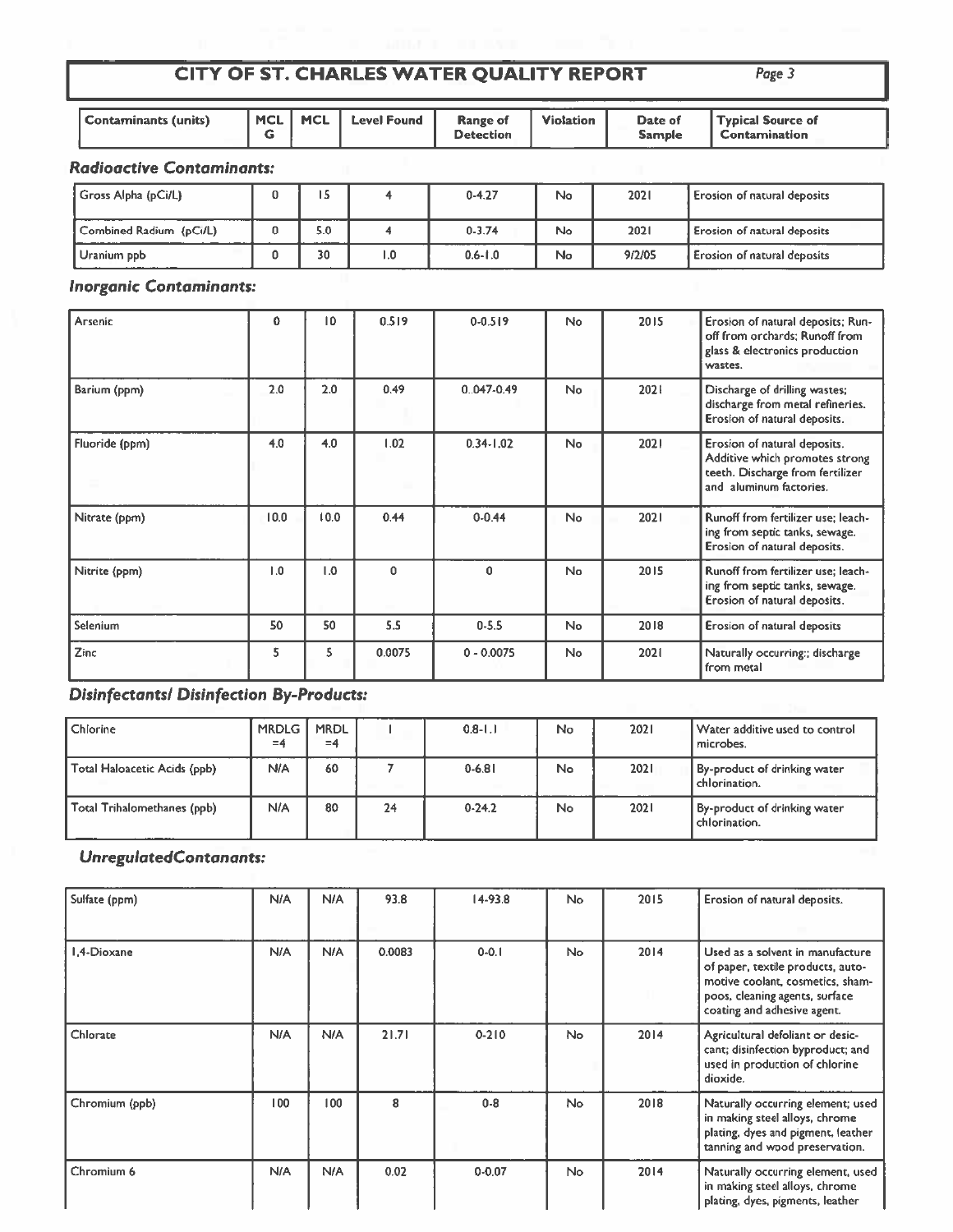| CITY OF ST. CHARLES WATER QUALITY REPORT  | Page 4                                |     |                              |                  |           |                                           |                                                                                                                                                                                     |
|-------------------------------------------|---------------------------------------|-----|------------------------------|------------------|-----------|-------------------------------------------|-------------------------------------------------------------------------------------------------------------------------------------------------------------------------------------|
| <b>Contaminants (units)</b><br>Molybdenum | <b>MCLG</b><br><b>MCL</b> Level Found |     | Range of<br><b>Detection</b> | <b>Violation</b> | Date of   | <b>Typical Source of</b><br>Contamination |                                                                                                                                                                                     |
|                                           | N/A                                   | N/A | 0.71                         | $0 - 2.6$        | No        | 2014                                      | Naturally occurring element found<br>in ores and present in plants,<br>animals and bacteria; commonly<br>used form molybdenum trioxide<br>used as a chemical reagent.               |
| Strontium                                 | <b>N/A</b>                            | N/A | 917.93                       | 234.3-1317.8     | <b>No</b> | 2014                                      | Naturally occurring element;<br>historically, commercial use of<br>strontium has been in the face-<br>plate glass of cathode-ray tube<br>televisions to block x-ray emis-<br>sions. |

### **State-Regulated Contaminants**

| Iron (ppm)      | N/A | $\overline{0}$ . | 0.28 | $0 - 0.28$ | <b>No</b> | 2021 | Erosion of natural deposits.                            |
|-----------------|-----|------------------|------|------------|-----------|------|---------------------------------------------------------|
| Manganese (ppb) | 150 | 150              | 84   | $1.2 - 84$ | No        | 2021 | Erosion of natural deposits.                            |
| Sodium (ppm)    | N/A | N/A              | ۱۱0  | $15 - 110$ | No        | 2021 | Erosion of natural deposits. Used<br>as water softener. |

#### **Fluoride:**

Fluoride is added to the water supply to help promote strong teeth. The Illinois Department of Public Health recommends a single level of 0.7 milligrams of Flouride per liter of water.

#### Iron:

This contaminant is not currently regulated by USEPA. However, the state has set an MCL for this contaminant for supplies serving a population of 1000 or more.

#### **Manganese:**

This contaminant is not currently regulated by USEPA. However, the state has set an MCL for this contaminant for supplies serving a population of 1000 or more.

Sodium:

There is not a state or federal MCL for sodium. Monitoring is required to provide information to consumers and health officials are concerned about sodium intake due to dietary precautions. If you are on a sodium-restricted diet, you should consult a physician about this level of sodium in the water. Our water system was required to monitor for the contaminants required under the Unregulated Contaminant Monitoring Rule (UCMR).

Unregulated contaminants are those for which EPA has not established drinking water standards. The purpose of unregulated contaminant monitoring is to assist EPA in determining the occurrence of unregulated contaminants in drinking water and whether future regulation is warranted. A maximum contaminant level (MCL) for these substances has not been established by either state or federal regulations, nor has mandatory health effects language.

#### **Synthetic Organic Contaminants**

| Benzo (A) pyrene | N/A | 0.2 | 0.147 | 0.147 | No  | 2015 | Runoff from fertilizer use: leaching<br>from septic tanks, sewage. Erosion  <br>of natural deposits. |
|------------------|-----|-----|-------|-------|-----|------|------------------------------------------------------------------------------------------------------|
| Benzo (A) pyrene | N/A | 0.2 |       |       | No. | 2016 | Runoff from fertilizer use: leaching<br>from septic tanks, sewage. Erosion  <br>of natural deposits  |

#### **Volatile Organic Contaminants**

| <sup>1</sup> Carbon Tetrachloride |  |  | -----<br>د. ا | $0 - 1.5$ | No | 2017 | Discharge from chemical plants<br>and other industrial activities. |
|-----------------------------------|--|--|---------------|-----------|----|------|--------------------------------------------------------------------|
|-----------------------------------|--|--|---------------|-----------|----|------|--------------------------------------------------------------------|

#### **Violations Table**

| <b>VIOLATION TYPE</b> | <b>VIOLATION BEGINS</b> | <b>VIOLATION</b><br><b>ENDS</b> | I VIOLATION EXPLANATION                                                                 |
|-----------------------|-------------------------|---------------------------------|-----------------------------------------------------------------------------------------|
| Delay in results      | 7/01/2016               | 12/31/2020                      | Sample results were submitted to IEPA after the timeframe allowed due<br>to lab delays. |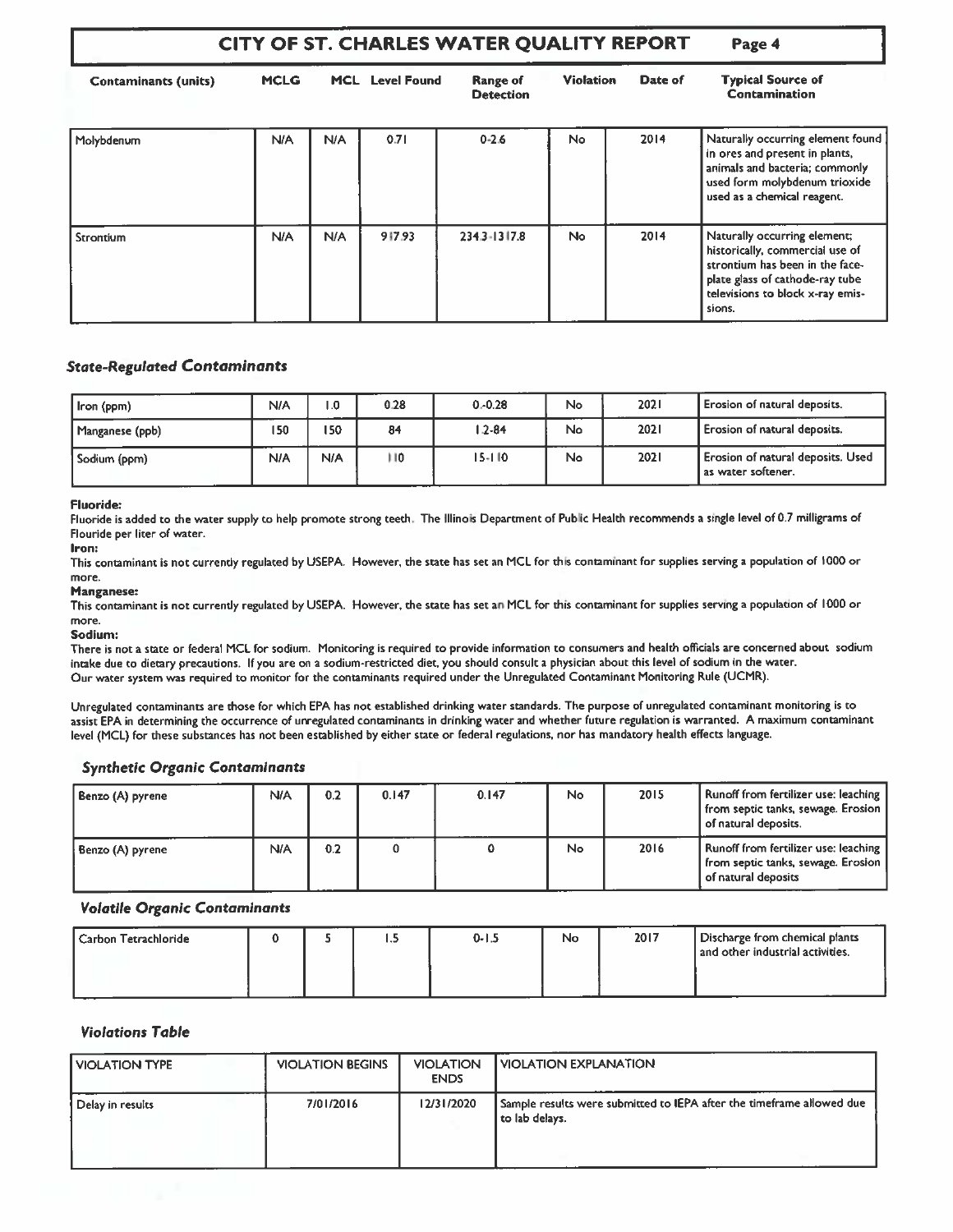#### CITY OF ST CHARLES WATER QUALITY REPORT Page 5

In 2020, our PWs was sampled as part of the State of Illinois PFAS Statewide Investigation. Results from this sampling indicated PFAS were detected in our drinking water below the health advisory level established by Illinois EPA. Follow up monitoring is being conducted. For more information about PFAS health advisories https://www2.illinois.gov/epa/topics/water-

#### TP-06-Sampled 12/8/2020

| <b>PFAS Analyte (Acronym)</b>                                              | <b>Draft Guidance Level</b>    | <b>Sample Results</b> |
|----------------------------------------------------------------------------|--------------------------------|-----------------------|
| Perfluorobutanesulfonic acid (PFBS)                                        | 140,000ng/L(0.14mg/L)          | 3.2                   |
| Perfluoroheptanoic acid (PFHpA)                                            | No toxicity criteria available | <b>ND</b>             |
| Perfluorohexanesulfonic acid (PFHxS)                                       | 140ng/L (0.00014mg/L)          | ND.                   |
| Perfluorononanoic acid                                                     | 21 ng/L (0.000021 mg/L)        | <b>ND</b>             |
| Perfluorooctanesulfonic acid (PFOS)                                        | 14 ng/L (0.000014mg/L)         | 2.3                   |
| Perfluorooctanoic acid (PFOA)                                              | 2 ng/L (0.000002 mg/L)         | <b>ND</b>             |
| Perfluorodecanoic acid (PFDA)                                              | No toxicity criteria available | <b>ND</b>             |
| Perfluorododecanoic acid (PFDoA)                                           | No toxicity criteria available | <b>ND</b>             |
| Perfluorohexanoic acid (PFHxA)                                             | 560,000 ng/L (0.56mg/L)        | <b>ND</b>             |
| Perfluorotetradecanoic acid (PFTA)                                         | No toxicity criteria available | <b>ND</b>             |
| Perfluorotridecanoic acid (PFTrDA)                                         | No toxicity criteria available | <b>ND</b>             |
| Perfluoroundecanoic acid (PFUnA)                                           | No toxicity criteria available | ND.                   |
| 11-chloroeicosafluoro-3-oxaundecane-1-<br>sulfonic acid<br>(I ICI-PF3OUdS) | No toxicity criteria available | <b>ND</b>             |
| 9-chlorohexadecafluoro-3-oxanone-1 sulfonic<br>acid<br>(9CI-PF3ONS)        | No toxicity criteria available | <b>ND</b>             |
| 4,8 dioxa-3H-perfluorononanoic acid<br>(ADONA)                             | No toxicity criteria available | <b>ND</b>             |
| N-methyl perfluorooctanesulfonamidacetic acid<br>(NMeFOSAA)                | No toxicity criteria available | ND.                   |
| Hexafluoropropylene oxide dimer acid<br>(HFPO-DA)                          | 560ng/L (0.00056mg/L)          | ND.                   |
| N-ethyl perfluorooctanesulfonamidoacetic acid<br>(NEtFOSAA)                | No toxicity criteria available | <b>ND</b>             |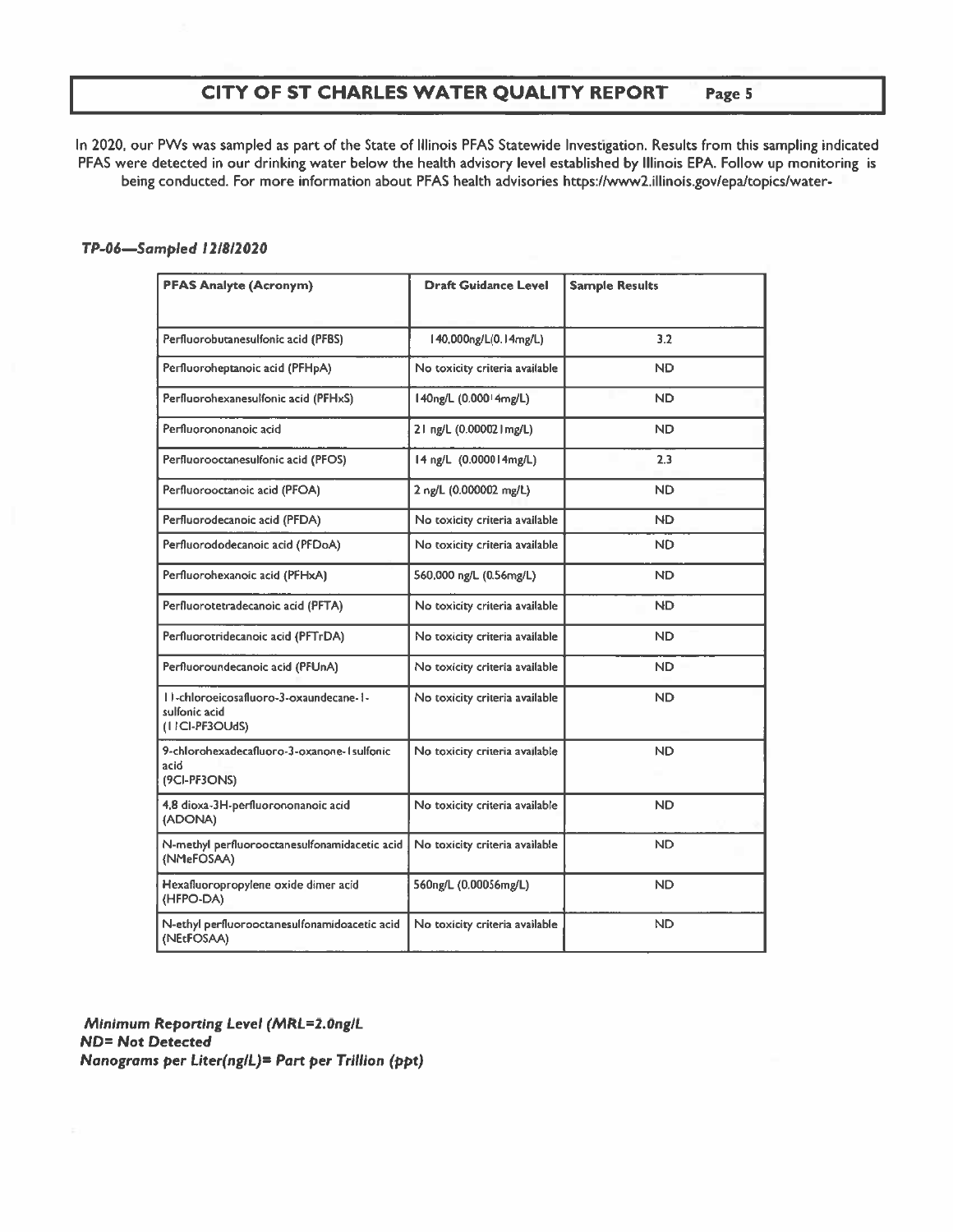### TP-06-Sampled 1/13/2021

| <b>PFAS Analyte (Acronym)</b>                                              | <b>Draft Guidance Level</b>    | <b>Sample Results</b> |
|----------------------------------------------------------------------------|--------------------------------|-----------------------|
| Perfluorobutanesulfonic acid (PFBS)                                        | 140,000ng/L(0.14mg/L)          | 2.2                   |
| Perfluoroheptanoic acid (PFHpA)                                            | No toxicity criteria available | <b>ND</b>             |
| Perfluorohexanesulfonic acid (PFHxS)                                       | 140ng/L (0.00014mg/L)          | <b>ND</b>             |
| Perfluorononanoic acid                                                     | 21 ng/L (0.000021 mg/L)        | <b>ND</b>             |
| Perfluorooctanesulfonic acid (PFOS)                                        | 14 ng/L (0.000014 mg/L)        | <b>ND</b>             |
| Perfluorooctanoic acid (PFOA)                                              | 2 ng/L (0.000002 mg/L)         | <b>ND</b>             |
| Perfluorodecanoic acid (PFDA)                                              | No toxicity criteria available | <b>ND</b>             |
| Perfluorododecanoic acid (PFDoA)                                           | No toxicity criteria available | ND.                   |
| Perfluorohexanoic acid (PFHxA)                                             | 560,000 ng/L (0.56mg/L)        | <b>ND</b>             |
| Perfluorotetradecanoic acid (PFTA)                                         | No toxicity criteria available | <b>ND</b>             |
| Perfluorotridecanoic acid (PFTrDA)                                         | No toxicity criteria available | ND.                   |
| Perfluoroundecanoic acid (PFUnA)                                           | No toxicity criteria available | <b>ND</b>             |
| II-chloroeicosafluoro-3-oxaundecane-1-<br>sulfonic acid<br>(I ICI-PF3OUdS) | No toxicity criteria available | <b>ND</b>             |
| 9-chlorohexadecafluoro-3-oxanone-1 sulfonic<br>acid<br>(9CI-PF3ONS)        | No toxicity criteria available | ND.                   |
| 4,8 dioxa-3H-perfluorononanoic acid<br>(ADONA)                             | No toxicity criteria available | ND.                   |
| N-methyl perfluorooctanesulfonamidacetic<br>acid<br>(NMeFOSAA)             | No toxicity criteria available | ND.                   |
| Hexafluoropropylene oxide dimer acid<br>(HFPO-DA)                          | 560ng/L (0.00056mg/L)          | <b>ND</b>             |
| N-ethyl perfluorooctanesulfonamidoacetic<br>acid (NEtFOSAA)                | No toxicity criteria available | ND.                   |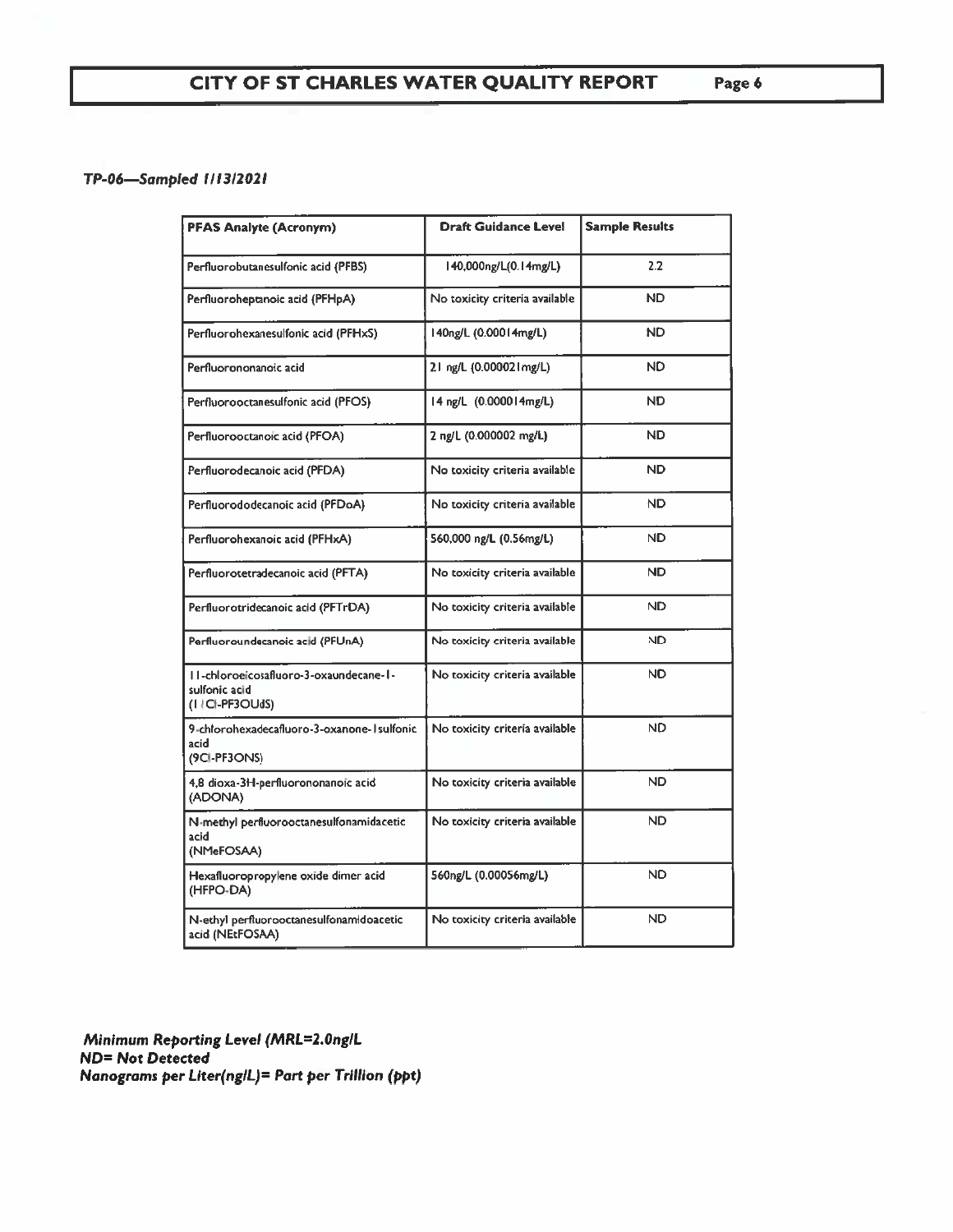### TP-08-Sampled 12/8/2020

| <b>PFAS Analyte (Acronym)</b>                                          | <b>Draft Guidance Level</b>    | Sample Re-<br>sults |
|------------------------------------------------------------------------|--------------------------------|---------------------|
| Perfluorobutanesulfonic acid (PFBS)                                    | 140,000ng/L(0,14mg/L)          | 3.6                 |
| Perfluoroheptanoic acid (PFHpA)                                        | No toxicity criteria available | ND.                 |
| Perfluorohexanesulfonic acid (PFHxS)                                   | 140ng/L (0.00014mg/L)          | 23                  |
| Perfluorononanoic acid                                                 | 21 ng/L (0.000021 mg/L)        | ND.                 |
| Perfluorooctanesulfonic acid (PFOS)                                    | 14 ng/L (0.000014mg/L)         | ND.                 |
| Perfluorooctanoic acid (PFOA)                                          | 2 ng/L (0.000002 mg/L)         | ND.                 |
| Perfluorodecanoic acid (PFDA)                                          | No toxicity criteria available | ND.                 |
| Perfluorododecanoic acid (PFDoA)                                       | No toxicity criteria available | ND.                 |
| Perfluorohexanoic acid (PFHxA)                                         | 560,000 ng/L (0.56mg/L)        | ND.                 |
| Perfluorotetradecanoic acid (PFTA)                                     | No toxicity criteria available | <b>ND</b>           |
| Perfluorotridecanoic acid (PFTrDA)                                     | No toxicity criteria available | ND.                 |
| Perfluoroundecanoic acid (PFUnA)                                       | No toxicity criteria available | ND.                 |
| I I-chloroeicosafluoro-3-oxaundecane-1-sulfonic acid<br>(FICI-PF3OUdS) | No toxicity criteria available | ND.                 |
| 9-chlorohexadecafluoro-3-oxanone-1 sulfonic acid<br>(9CI-PF3ONS)       | No toxicity criteria available | ND.                 |
| 4,8 dioxa-3H-perfluorononanoic acid (ADONA)                            | No toxicity criteria available | ND.                 |
| N-methyl perfluorooctanesulfonamidacetic acid<br>(NMeFOSAA)            | No toxicity criteria available | ND.                 |
| Hexafluoropropylene oxide dimer acid<br>(HFPO-DA)                      | 560ng/L (0.00056mg/L)          | ND.                 |
| N-ethyl perfluorooctanesulfonamidoacetic acid (NEtFOSAA)               | No toxicity criteria available | ND.                 |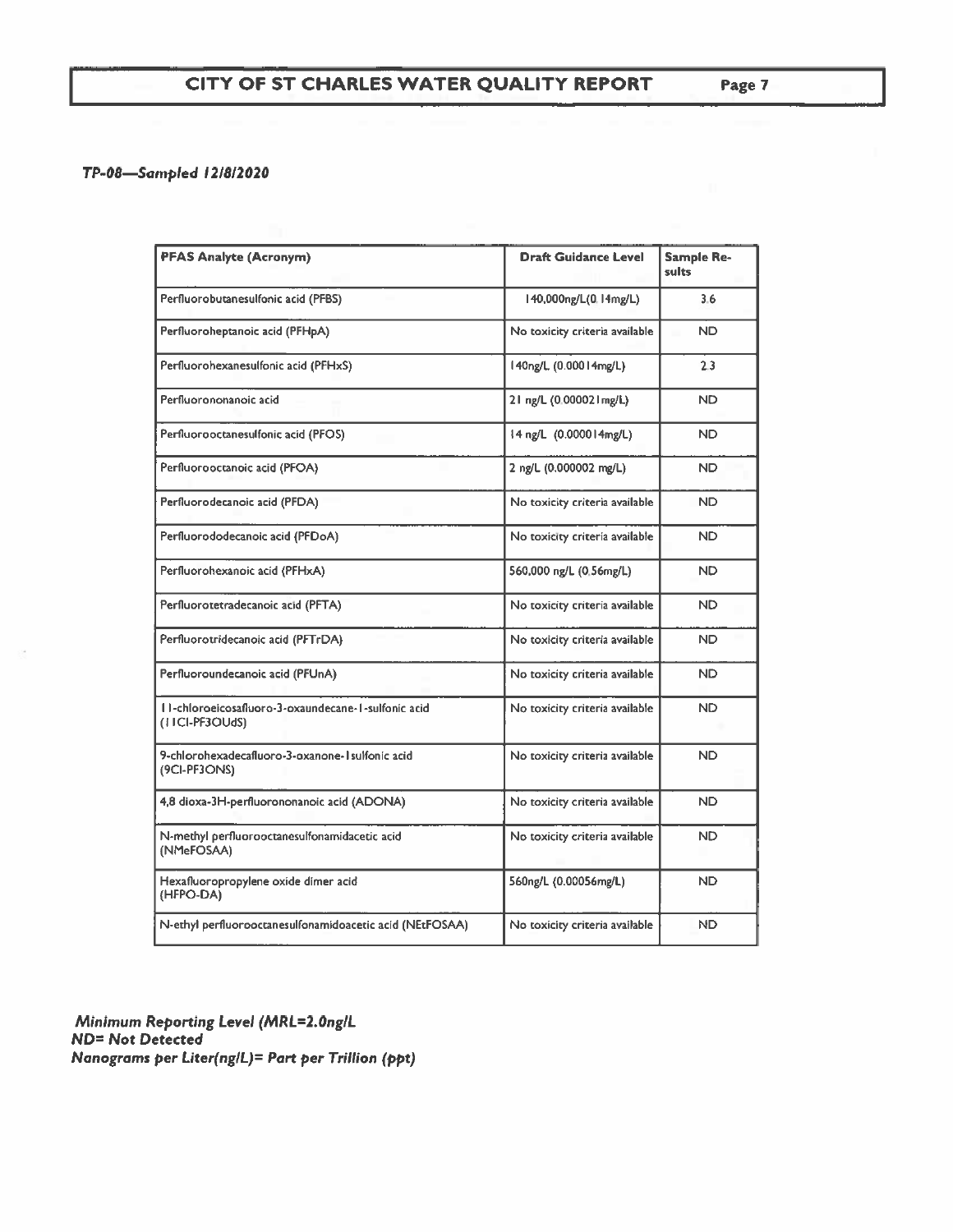#### CITY OF ST CHARLES WATER QUALITY REPORT Page 8

### TP-08-Sampled 1/13/2021

| <b>PFAS Analyte (Acronym)</b>                                         | <b>Draft Guidance Level</b>    | <b>Sample Re-</b><br>sults |
|-----------------------------------------------------------------------|--------------------------------|----------------------------|
| Perfluorobutanesulfonic acid (PFBS)                                   | 140,000ng/L(0.14mg/L)          | 2.9                        |
| Perfluoroheptanoic acid (PFHpA)                                       | No toxicity criteria available | ND.                        |
| Perfluorohexanesulfonic acid (PFHxS)                                  | 140ng/L (0.00014mg/L)          | 2.3                        |
| Perfluorononanoic acid                                                | 21 ng/L (0.000021 mg/L)        | <b>ND</b>                  |
| Perfluorooctanesulfonic acid (PFOS)                                   | 14 ng/L (0.000014 mg/L)        | ND.                        |
| Perfluorooctanoic acid (PFOA)                                         | 2 ng/L (0.000002 mg/L)         | <b>ND</b>                  |
| Perfluorodecanoic acid (PFDA)                                         | No toxicity criteria available | <b>ND</b>                  |
| Perfluorododecanoic acid (PFDoA)                                      | No toxicity criteria available | <b>ND</b>                  |
| Perfluorohexanoic acid (PFHxA)                                        | 560,000 ng/L (0.56mg/L)        | 2.1                        |
| Perfluorotetradecanoic acid (PFTA)                                    | No toxicity criteria available | <b>ND</b>                  |
| Perfluorotridecanoic acid (PFTrDA)                                    | No toxicity criteria available | <b>ND</b>                  |
| Perfluoroundecanoic acid (PFUnA)                                      | No toxicity criteria available | <b>ND</b>                  |
| II-chloroeicosafluoro-3-oxaundecane-1-sulfonic acid<br>(IICI-PF3OUdS) | No toxicity criteria available | <b>ND</b>                  |
| 9-chlorohexadecafluoro-3-oxanone-1 sulfonic acid<br>(9CI-PF3ONS)      | No toxicity criteria available | <b>ND</b>                  |
| 4,8 dioxa-3H-perfluorononanoic acid (ADONA)                           | No toxicity criteria available | ND.                        |
| N-methyl perfluorooctanesulfonamidacetic acid<br>(NMeFOSAA)           | No toxicity criteria available | <b>ND</b>                  |
| Hexafluoropropylene oxide dimer acid<br>(HFPO-DA)                     | 560ng/L (0.00056mg/L)          | ND.                        |
| N-ethyl perfluorooctanesulfonamidoacetic acid<br>(NEtFOSAA)           | No toxicity criteria available | <b>ND</b>                  |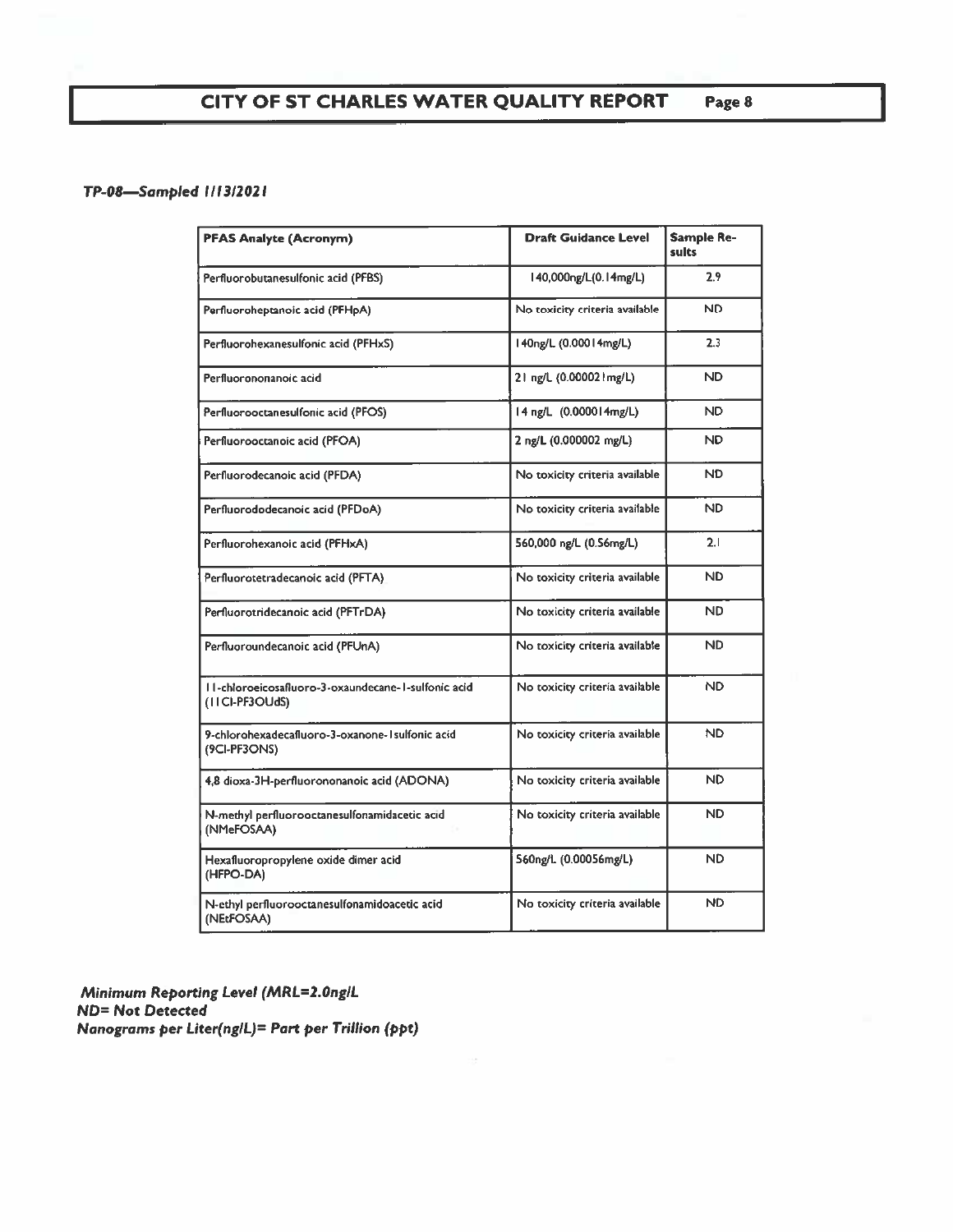### CITY OF ST. CHARLES WATER QUALITY REPORT

# **SOURCE WATER**

#### **Source Water Protection Efforts:**

Based on geologic conditions, the Illinois Environmental Protection Act provides minimum protection zones of 200 or 400 feet for the City of St. Charles' wells. These minimum protection zones are regulated by the Illinois EPA. To further reduce the risk to the source water, the City has implemented a source water protection program, which includes a source water planning and educational committee, source water protection management strategies and contingency planning. This effort resulted in the community water supply receiving a special exception permit from the Illinois EPA that allows a reduction in the Synthetic Organic Compound monitoring. The outcome of this monitoring reduction has saved the City considerable laboratory analysis costs. In addition, the City has enacted a comprehensive overlay-zoning ordinance to further protect the community water supply wells. This additional protection implements proactive management activity inside the well recharge areas and considers impacts from potential point and non-point sources (such as agricultural land uses) of groundwater contamination. Furthermore, the City has enacted "maximum setback zones" that are authorized by the Illinois Environmental Protection Act, allowing county and municipal officials the opportunity to provide additional potential source prohibitions up to 1,000 feet from their wells.

Further information on our community water supply's source water assessment is available by calling the Ground Water Section of the Illinois EPA at (217) 785-4787.

The City of St. Charles (Facility Number IL0894830) utilizes seven active community water supply wells. Wells #3, #4, #7, #8, #9, #11 and #13 (Illinois EPA #20099, #20100, #20101, #20103, #20104, #20105, #00392, and #01414 respectively). The combined maximum output of the City wells is approximately 14,100,000 gpd.

The sources of drinking water (both tap water and bottled water) include rivers, lakes, streams, ponds, reservoirs, springs and wells. As water flows over the surface of the land or through the ground, it can dissolve naturally occurring minerals and radioactive material, and can pick up substances resulting from the presence of animals or human activity. Possible contaminants consist of:

Microbial contaminants, such as viruses and bacteria, which may come from sewage treatment plants, septic systems, agricultural livestock operations and wildlife.

Inorganic contaminants, such as salts and metals, which can be naturally occurring or result from urban storm water runoff, industrial or domestic wastewater discharges, oil and gas production, mining or farming. Pesticides and herbicides, which may come from a variety of sources such as agriculture, urban storm water runoff and residential uses.

Organic chemical contaminant, including synthetic and volatile organic chemicals, which are by-products of industrial processes and petroleum production, and can also come from gas stations, urban storm water runoff and septic systems.

Radioactive contaminants, which may be naturally occurring or be the result of oil and gas production and mining activities.

Drinking water, including bottled water, may be reasonably expected to contain at least small amounts of some contaminants. The presence of contaminants does not necessarily indicate that the water poses a health risk. Please note that if our water were to exceed any contaminant level, the City is required to notify each customer, informing them of the exceedance. More information about contaminants and potential health effects can be obtained by calling the USEPA's Safe Drinking Water Hotline, 1-800-426-4791.